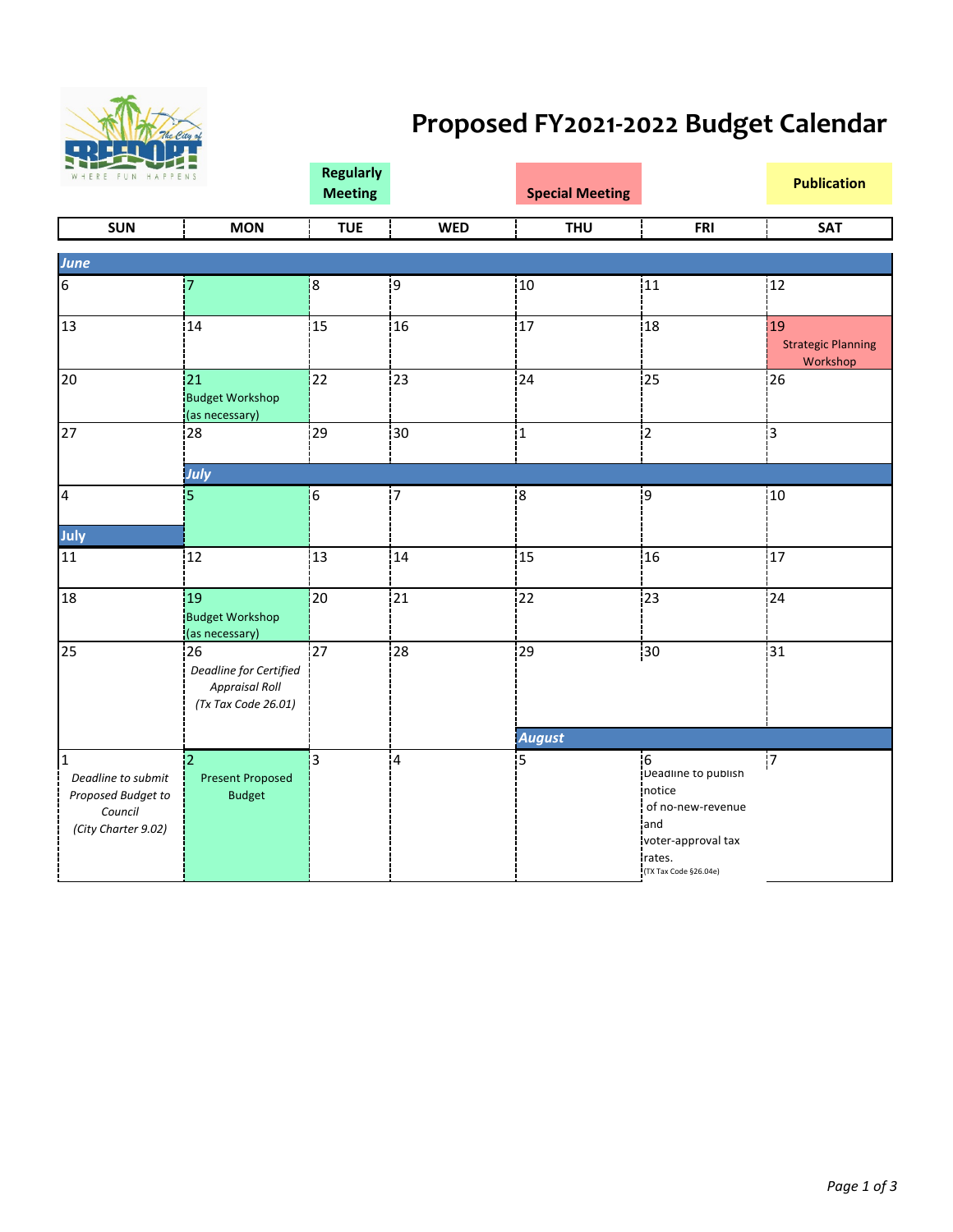

## **Proposed FY2021-2022 Budget Calendar**

| Niez Ver<br>WHERE FUN HAPPENS                         |                          | <b>Regularly</b><br><b>Meeting</b> |              | <b>Special Meeting</b>                                                                |                                                                                                                                                             | <b>Publication</b> |
|-------------------------------------------------------|--------------------------|------------------------------------|--------------|---------------------------------------------------------------------------------------|-------------------------------------------------------------------------------------------------------------------------------------------------------------|--------------------|
| <b>SUN</b>                                            | <b>MON</b>               | <b>TUE</b>                         | <b>WED</b>   | <b>THU</b>                                                                            | <b>FRI</b>                                                                                                                                                  | <b>SAT</b>         |
| <b>August</b>                                         |                          |                                    |              |                                                                                       |                                                                                                                                                             |                    |
| 8                                                     | 9                        | 10                                 | 11           | $12$                                                                                  | 13                                                                                                                                                          | 14                 |
| 15                                                    | 16<br>Apoprove Tax Rates | 17                                 | 18           | 19                                                                                    | 20<br><b>Publish Notice of</b><br><b>Budget Hearing</b><br>Must be 15 days Prior<br>(City Charter 9.06)                                                     | 21                 |
| 22                                                    | 23                       | 24                                 | 25           | 26                                                                                    | 27<br><b>Publish Notice of Tax</b><br><b>Rate &amp; Property Tax</b><br><b>Hearings</b><br>Must be at least 7 days<br>before Hearing<br>(Tx Tax Code 26.06) | 28                 |
| 29<br>Deadline to publish<br><b>Proposed Tax Rate</b> | 30                       | 31                                 | $\mathbf{1}$ | Deadline to File<br>Proposed Budget with<br><b>Municipal Clerk</b><br>(TxLGC 102.005) | 3                                                                                                                                                           | $\overline{4}$     |